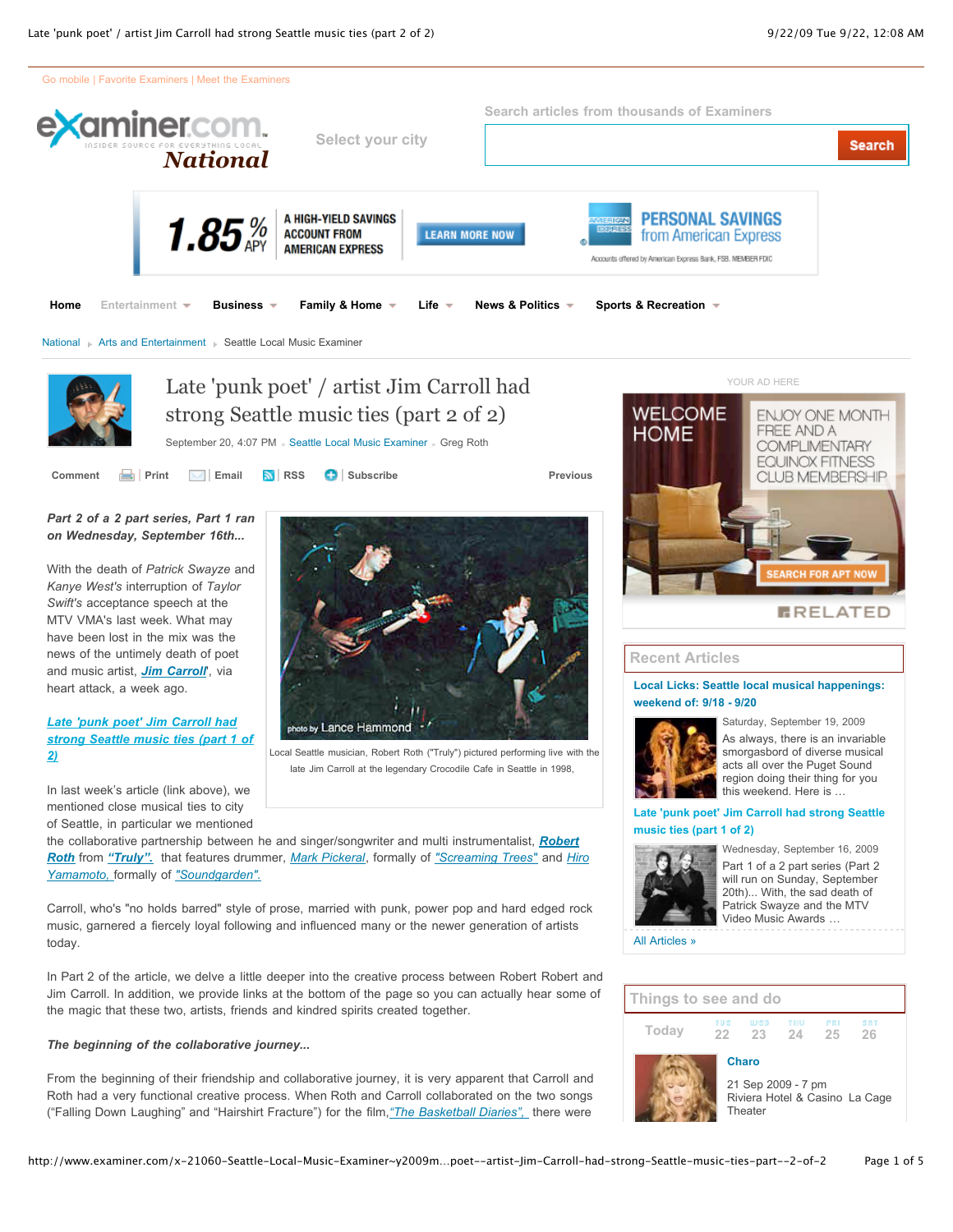times that the music would come first before the lyrical content.

"Falling down Laughing" was literally written over the phone during a two hour conversation between the two artists. Roth explains... *"I would hum the melody and he would then hum some lyrics and a melody." Roth continued, "The cool thing is a lot of people don't know is that one of the few songs that he Jim wrote specifically for the film "The Basketball Diaries" was written about the "young Jim" from that period of his life". There were not a lot of songs written by Jim, about Jim, from that period. So, to me that is a really important song because of that fact, which is another reason that it is a shame it was not used in the movie."* Roth stated, with a tinge of sadness and regret in his voice tailed off during the interview.

### *The creative process...*

Roth spoke in more detail about the he and Carroll's creative process. *"I wrote the music and hummed a particular melody and suggested phrasing but Jim is a master at phrasing, very much in the spirit of a Dylan, Lou Reed or even Mick Jagger. When I would suggest a particular phrasing, he would take it up a few notches in the way that only he could do. That was his musical gift."* Interestingly enough, Roth shared that Carroll wrote differently when he wrote poetry as opposed to writing the lyrics for a song. "*He understood the song form very well."* Roth stated. The two split their publishing straight down the middle, 50/50.

### *Their first face to face encounter...*

Roth talked about the first time he met Jim Carroll in person. *"When I went to New York, I was there for* 5 *weeks doing working on our first record, ["Fast Stories From Kid Coma"](http://www.amazon.com/Fast-Stories-Kid-Coma-Truly/dp/B000008PBT) We were in Soho. The day after the record was done; I met Jim at the ["Cafe Orlin"](http://www.cafeorlin.com/) in the East Village. We took a cab out to Brooklyn and spent a day in some small studio working on "Hairshirt fracture". (one of the two songs they wrote for "The Basketball Diaries') Truly" had already recorded the music. We spent most of the day working on Jim's vocal tracks. Half of the lyrics were already written by Jim. (He had books of stuff that he had written down). In addition, he wrote some of the lyrics on the spot. We finished up the vocal tacks and then Jim went home and I stuck around and finished the mix. It was a good but long day in the Studio".*

#### *Special delivery...*

Roth fondly recalled the day he received a special delivery package at the recording studio. "*When I was in Soho and "Truly" was finishing up some final mixing on the record, a courier brought over a package. In the package was a cassette tape. Jim and his friend Lenny Kaye (Patty Smith Band) had mixed a version of the song with Jim Carroll singing over music to a song that I wrote and then* sent it over to me. It was surreal hearing Jim Carroll's vocals on a song that I wrote." Roth proudly stated. Carroll was one of Roth's lyrical and musical heroes. One can only imagine the satisfaction and joy Roth felt upon hearing a musical track that he produced, with one of his biggest influences, Jim Carroll singing on it.

#### *Legendary live performances in the "Emerald City"...*

The following year, Roth and Carroll would have the opportunity to play the material that they wrote together in front of live audiences in Seattle. They played sold out shows two years in a row at legendary *["The Crocodile Cafe:](http://thecrocodile.com/index.html)* in Seattle (98' & 99'). The performances were in support of Carroll's new album *['Pools of Mercury'](http://www.amazon.com/Pools-Mercury-Jim-Carroll/dp/B00000DAK6)* which included the two songs that Roth and Carroll wrote for "The Basketball Diaries" soundtrack but were never used, as well as his new book of poems that were released at the time. The first show in 1998, featured the locally renowned, *Kurt Block* from ["The Fastbacks".](http://www.myspace.com/thefastbacks)

In Sept. 2000, Carroll and Roth performed at the *Seattle Opera House*. Carroll read his spoken word poetry and then he and Roth played to sold out crowd of 1500 people. Roth said, *"I've never heard that many people laughing at one time ever and it was so impressive to see that many people hanging on to every word, they we're completely with him."*

One of the highlights for Roth that night, was Carroll's performance of his beautiful ballad *"Dance the Night Away"* a song which Carroll had not played since the 80's. Roth recalls...*"As a singer/guitarist, this was my first time playing piano on stage and I managed to get through the*

| More music »                                             |
|----------------------------------------------------------|
| <b>Fab Four Live</b><br>Planet Hollywood Resort & Casino |
| <b>Rodrigo Y Gabriela</b><br>Moore Theatre               |
| See all Events »                                         |

[YOUR AD HERE](http://www.examiner.com/advertise/)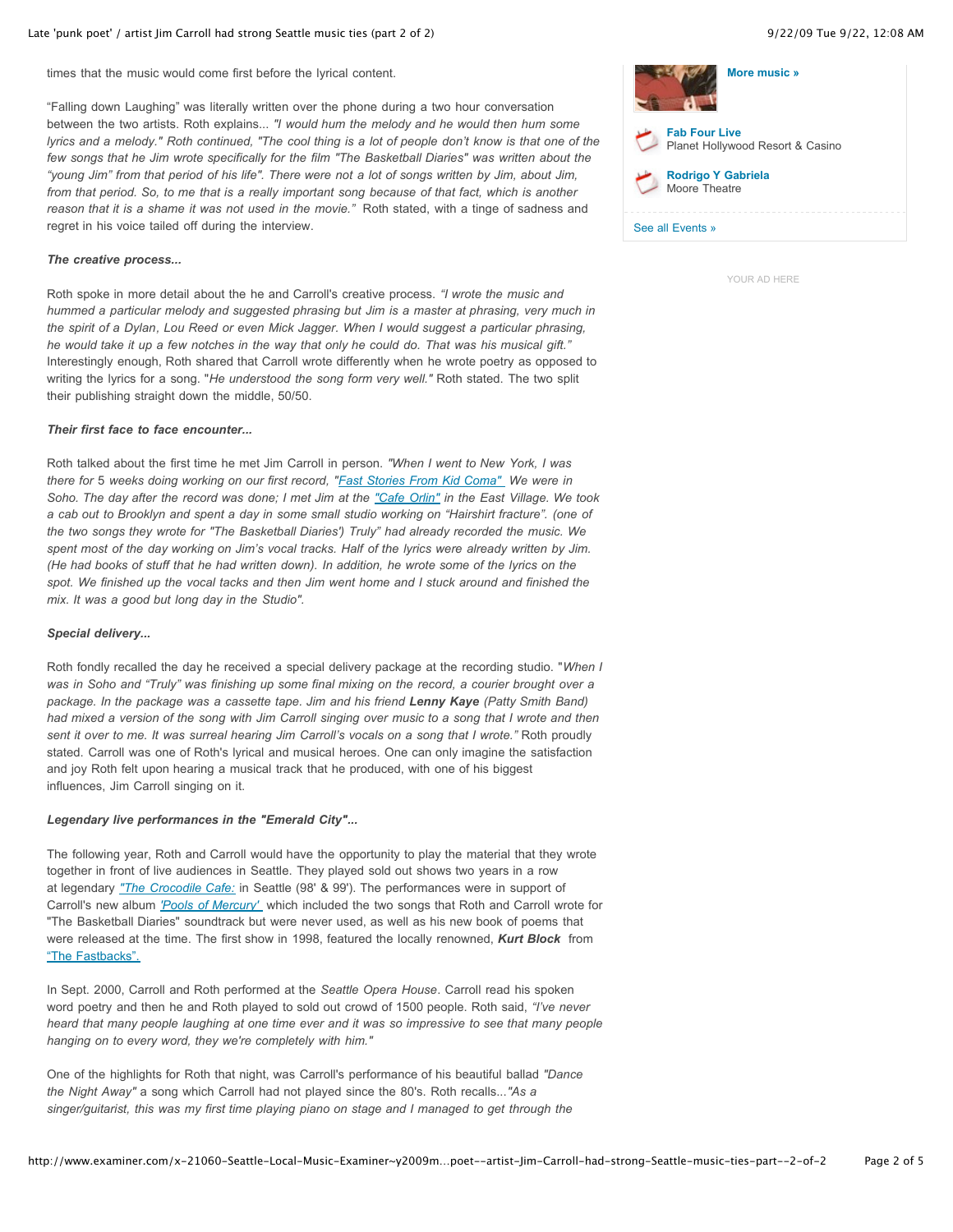*whole song without a single flub (whew!!) and according to Jim I even got a standing ovation for my guitar solo on "Wicked Gravity". (What a night, I'm telling you!)"*

#### *The remaking of a classic rock standard...*

In 2000, Roth and Carroll collaborated on a cover tune. The song was the late *[Del Shannon's](http://www.delshannon.com/)* classic and iconic hit, *["Run Away"](http://en.wikipedia.org/wiki/Del_Shannon)*

The unexpected collaboration of this song came together during a live performance two years prior to the actual recording sessions, at the the one of the "Crocodile Cafe" shows in 1998. Roth says, *"When Jim and were doing the show, we were in between songs. I was tuning my guitar for "Falling Down Laughing" (I make up my own tunings for my songs). When I* struck *the first chord for "Falling Down Laughing", Jim started humming the melody of "Run Away" The band and the audience started joining in and we did an impromptu verse and chorus of the song, right on the spot live. It was very spontaneous and unplanned."*

In 2000, Carroll flew out to Seattle again to do a reading and to do another performance with Roth. During that trip, Roth and Carroll booked a day in the studio in Tacoma. Together the two artists created a sonic masterpiece with their own version of the *Del Shannon*, American rock standard. The song was then released on the ["Kill Rock Stars"](http://www.killrockstars.com/) label. (To hear Roth and Carroll's *version, click on link provided below).*

#### *Roth and Carroll meet the late Ronnie Spector...*

Through the creative process and performing several shows together, Roth and Carroll became good friends and hung out on several occasions when the two were not working together. Roth shared a fun and humorous story about the night he and Carroll met the late *[Ronnie Spector](http://www.google.com/search?q=Ronnie+Spector&rls=com.microsoft:en-us:IE-SearchBox&ie=UTF-8&oe=UTF-8&sourceid=ie7&rlz=1I7GWYE)* [\("The Ronnettes"](http://en.wikipedia.org/wiki/The_Ronettes) and former wife of famous producer/convicted murderer *Phil Spector'*), after Carroll and he had finished performing one of their Seattle shows a few years back.

*"After the gig we went to see Ronnie Spector with the "Kill Rock Stars" crew (the label that released 'the Runaway E.P.). Jim was in great mood and we had a fantastic time hanging out. Ronnie Spector blew us all away with her huge voice and terrific ten piece band, put together by Ramones longtime producer, Daniel Rey. While we were hanging out backstage, we did a bunch of group photos with Jim. He was signing autographs etc... But then I noticed, Jim looked slightly perturbed at one point, so I whisper, "What's wrong man?" Jim whispers back, "When Ronnie Spector just came over and hugged me she thought I was (expletive) Bowie man!" I reminded Jim that Phil Spector had her locked up in their mansion for 28 years and that she didn't get out much."* Roth told Carroll in a humorous and sarcastic tone. Roth's funny observation was not lost on Carroll."*He laughed and of course was over it like that."* Roth concluded.

#### *Not a prima donna...*

Roth also offered a little insight into the type of person Carroll was. *"Although he was very much down to earth and most definitely wasn't a prima donna, he was conscious of who he was and wasn't afraid to let people know and rightly so! I was always impressed to see so many fans, from young students to "graying hipsters", line up after the shows and readings to say hello and get stuff signed, but also there was always a clutch of hot women who would throw themselves at Jim... rockn-roll poet indeed!"*

#### **Closing thoughts...**

Jim Carroll was a singer,"punk poet", spoken word artist, writer, story teller and perhaps, even somewhat of a prophet and sage. Whatever one wants to call him, doesn't really matter, for this artist defied and probably deplored any type of labeling or classification. He knew who he was and who he was not.

The fact is, Carroll spoke about what he knew and he wrote about what he spoke, nothing more and nothing less. Carroll was the genuine article, an authentic American character and treasure, that provided anyone with the eyes to see, the ears to hear and the willingness to stop and think, a looking glass into an alternate universe that exists within the past and present human condition.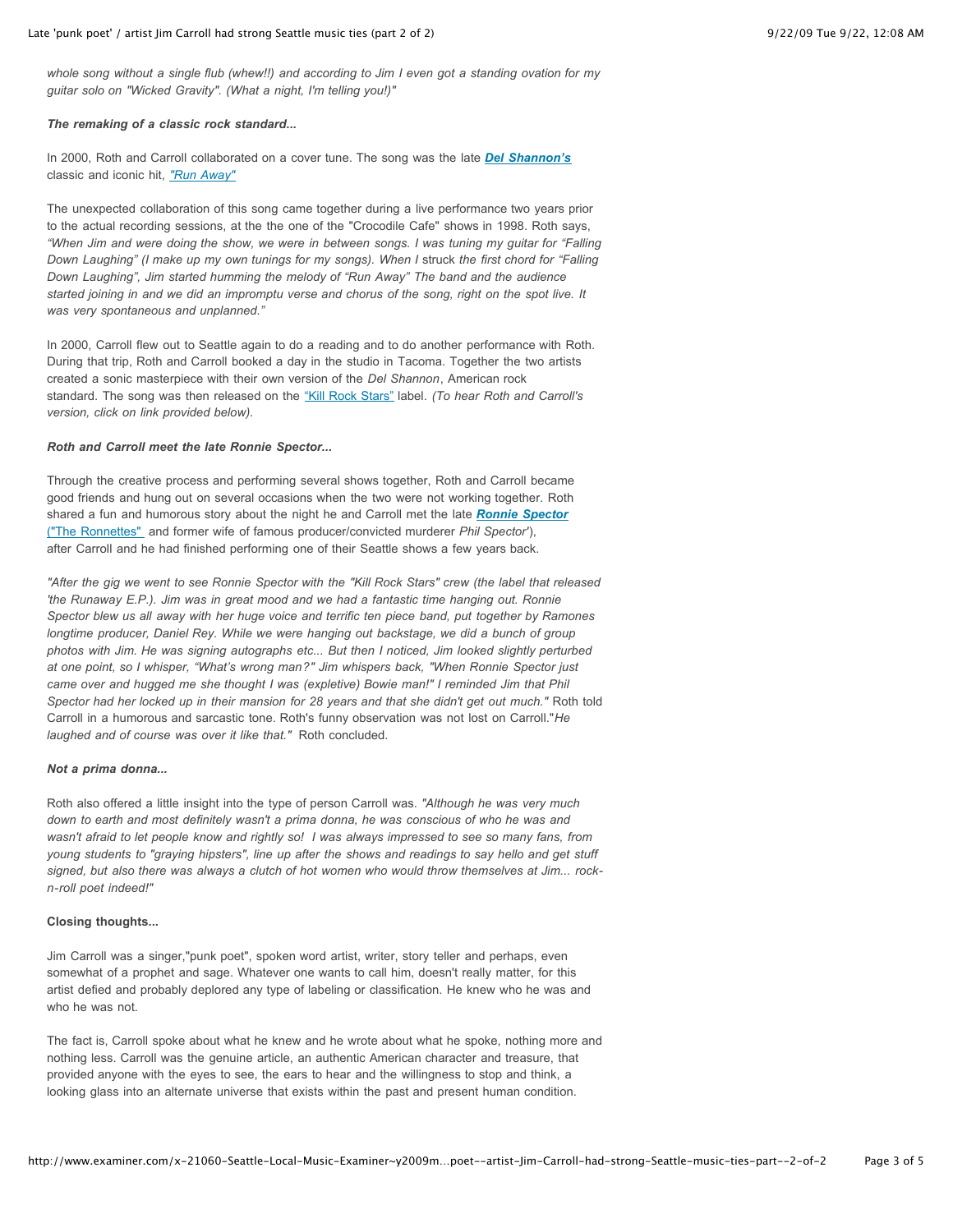### Late 'punk poet' / artist Jim Carroll had strong Seattle music ties (part 2 of 2) 9/22/09 Tue 9/22, 12:08 AM

As a person and as a friend, it is safe to assume that he will be missed by the millions of lives that he touched. With this said, friends and fans of his work can take comfort in in knowing that through his art and through the lives he touched, his spirit lives on and his legacy is secure, to be shared by many souls for years to come.

*As mentioned previously, you can visit [Robert Roth's My Space Page](http://www.myspace.com/robertrothmusic) , to hear the live version of 'People Who Died' from the first Crocodile Cafe show in 1998. In addition, you can listen to Roth and Carroll's arrangement of Del Shannon's "Runaway" that starts off with a little spontaneous and hilarious story from Jim that Roth snipped from the 98' show and added to the intro.* 

| <b>Additional Jim Carrol Links</b>                                                                          |                       |
|-------------------------------------------------------------------------------------------------------------|-----------------------|
| <b>Remembering Jim Carroll LA Times</b>                                                                     |                       |
| Jim Carroll's death leaves a void in poetry                                                                 |                       |
| Death of a PoetSaying goodbye to Jim Carroll.                                                               |                       |
| <b>CNN: 'Basketball Diaries' author Jim Carroll dies at 60</b>                                              |                       |
| Rolling Stone: "Basketball Diaries" Author, Punk Icon Jim Carroll Dead at 60                                |                       |
| LA Times: Jim Carroll dies at 60; poet and punk rocker wrote about travails in 'The Basketball'<br>Diaries' |                       |
| <b>Come follow on TWITTER or</b><br><b>Join on FACEBOOK</b>                                                 |                       |
| More About: Interviews · Rock · Local Talent · National News · Indie Music                                  |                       |
| <b>ShareThis</b>                                                                                            | <b>Report article</b> |
|                                                                                                             |                       |
| <b>Related Articles:</b>                                                                                    | YOUR AD HERE          |
|                                                                                                             |                       |